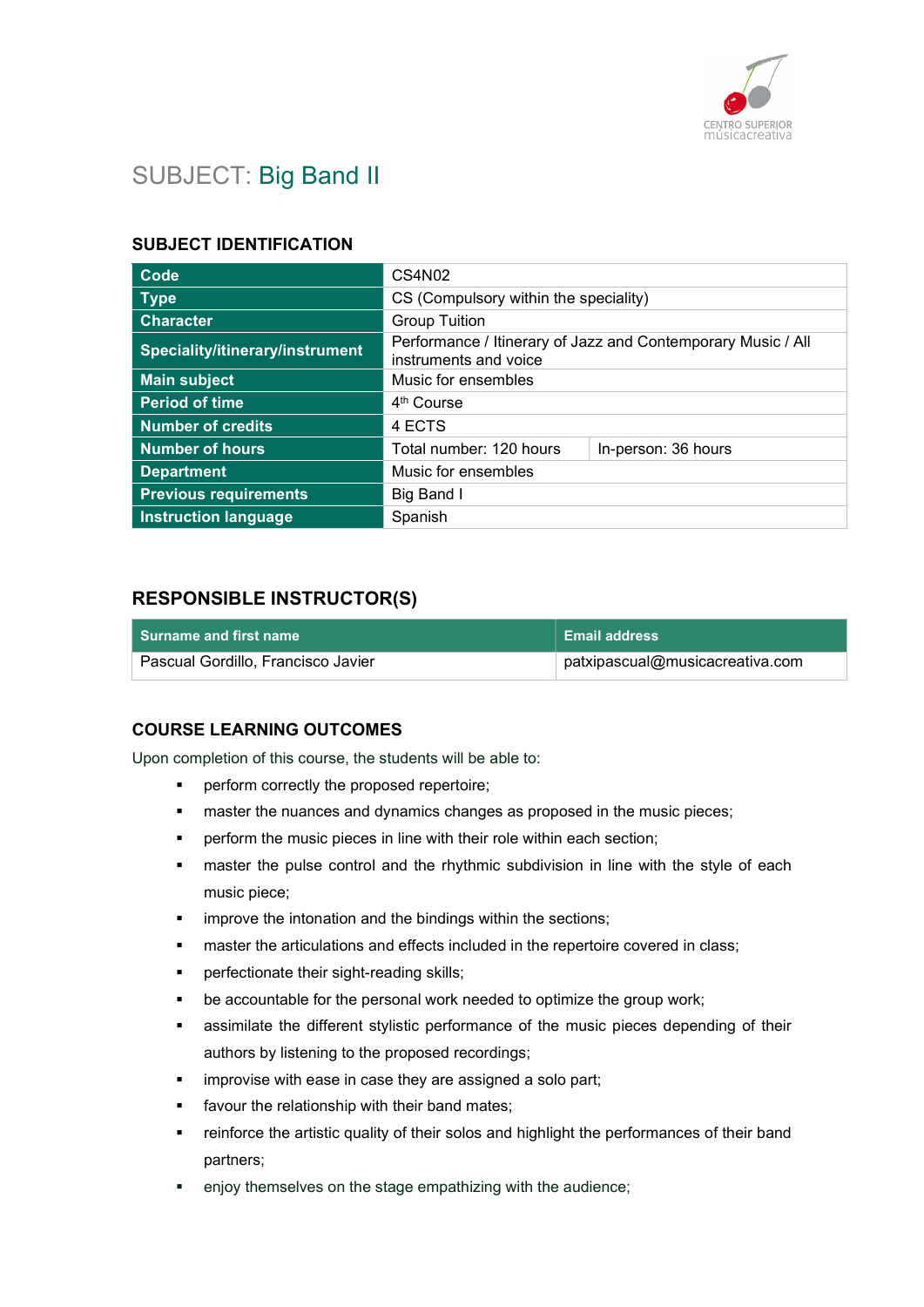

transmit emotions in their group performances and in their solo parts.

## COURSE CONTENT

| <b>Thematic block</b>     | <b>Themes / Repertoire</b>                                                                                                                  |
|---------------------------|---------------------------------------------------------------------------------------------------------------------------------------------|
|                           | Theme 1. Articulation                                                                                                                       |
| I. Technique              | Theme 2. Nuances and dynamics                                                                                                               |
|                           | Theme 3. Intonation and binding                                                                                                             |
|                           | Theme 4. Performance of effects in winds                                                                                                    |
|                           | Theme 5. Listening of the proposed music pieces to assimilate the<br>style                                                                  |
| II. Performance           | Theme 6. Phrasing, breathing and stylistic performance                                                                                      |
|                           | Theme 7. Specific work of singers and soloists                                                                                              |
|                           | Theme 8. The specific role of the musician in each section                                                                                  |
|                           | Theme 9. Develop an independent study work per section                                                                                      |
| <b>III. Sections</b>      | Theme 10. Specific work over the domain of groove for the rhythmic<br>section                                                               |
|                           | Theme 11. Specific work for singers and the domain of the stage<br>space.                                                                   |
|                           | Theme 12. Control of time following the conductor's instructions                                                                            |
| IV. Rhythm                | Theme 13. Master the rhythmic subdivision in line with the style                                                                            |
|                           | Theme 14. Performance and improvisation over odd meters<br>and counter meters                                                               |
| V. Styles                 | Theme 15. Correct performance of the different styles of the music<br>pieces. Audition of the referential music pieces for live performance |
| <b>VI. Improvisation</b>  | Theme 16. Reinforcement of improvisation material for soloists                                                                              |
| <b>VII. Sight-reading</b> | Theme 17. Sight-reading of specific music pieces                                                                                            |

#### STUDENT´S STUDY HOURS PLANNING

| <b>Activity type</b>                                           | <b>Total hours</b> |
|----------------------------------------------------------------|--------------------|
| <b>Theoretic activities</b>                                    | 6 hours            |
| <b>Practice activities</b>                                     | 43 hours           |
| Other mandatory training activities (seminars, workshops etc.) | 2 hours            |
| <b>Test taking</b>                                             | 3 hours            |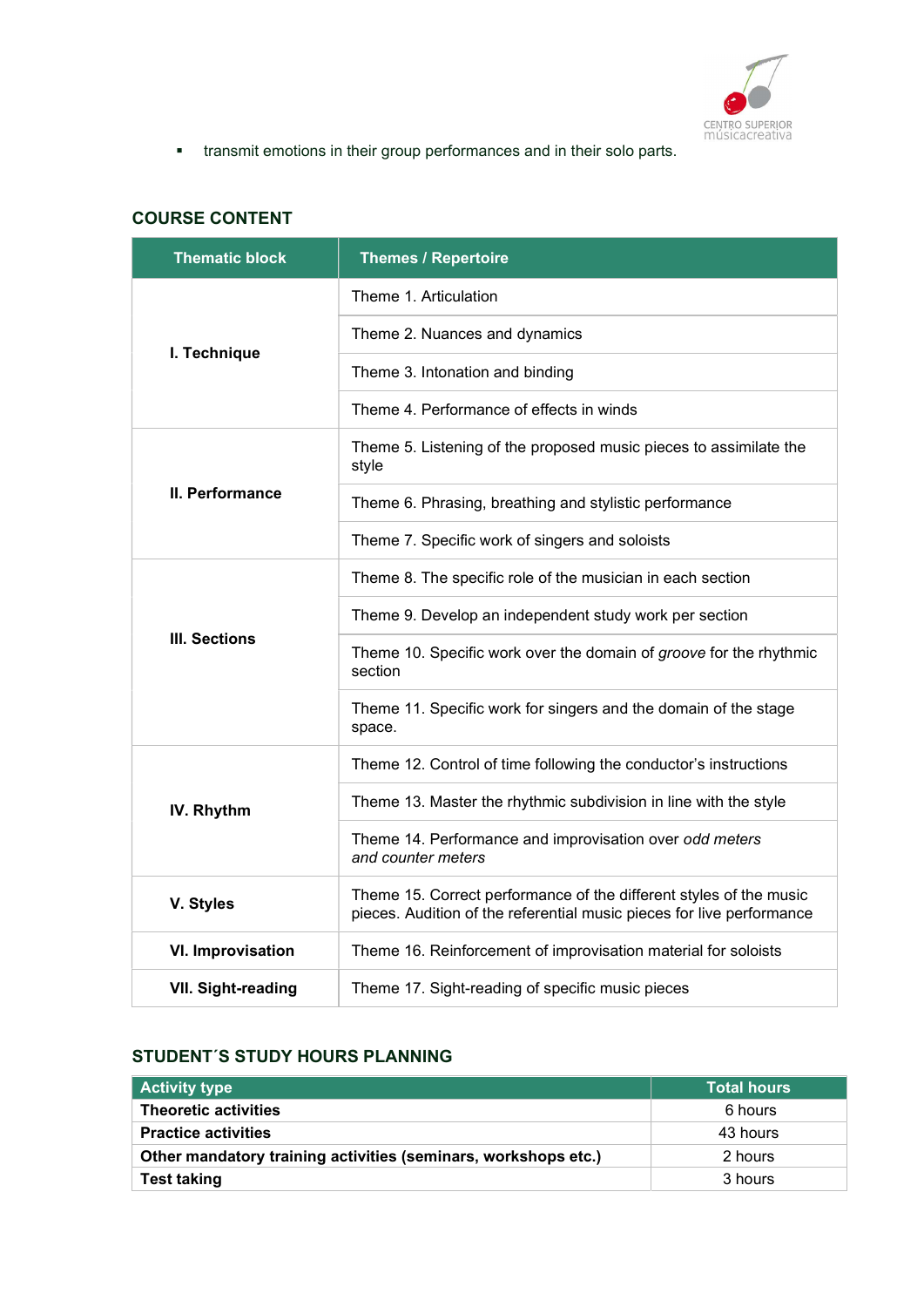

| ---------------                 |                      |
|---------------------------------|----------------------|
| <b>Student self-study hours</b> | 100 hours            |
| <b>Practice preparation</b>     | 26 hours             |
| Total student working hours     | $54+126 = 180$ hours |

#### **METHODOLOGY**

| <b>Theoretical activities</b>                                                | Theoretical/conceptual explanations and analysis of different<br>examples coming from all the most relevant music styles.                                                                                            |
|------------------------------------------------------------------------------|----------------------------------------------------------------------------------------------------------------------------------------------------------------------------------------------------------------------|
| <b>Practical activities</b>                                                  | Practical application of what has been studied in class through<br>transcriptions, collective group intonation, performance with<br>instrument, sight-reading, rhythms and melodies composition and<br>improvisation |
| <b>Other training mandatory</b><br>activities (workshops,<br>seminars, etc.) | Thematic sessions with visiting professors                                                                                                                                                                           |

## CALIFICATION CRITERIA AND TOOLS

| <b>Theoretical activities</b>                                                   | <u>Participation</u> : The students must actively participate in class,<br>proving interest and/or understanding of the content covered.<br>Continuous evaluation: The students must fulfil the requested<br>assignments during the whole academic course, proving research<br>ability and practice synthesis skills concerning theoretical concepts<br>in performance. |
|---------------------------------------------------------------------------------|-------------------------------------------------------------------------------------------------------------------------------------------------------------------------------------------------------------------------------------------------------------------------------------------------------------------------------------------------------------------------|
|                                                                                 | Participation: The students must actively participate in class,<br>proving interest and/or understanding of the content covered.                                                                                                                                                                                                                                        |
| <b>Practical activities</b>                                                     | Continuous evaluation: The students must fulfil the requested<br>practical assignments during the whole academic course based on<br>to team-work dynamics and prove writing and oral skills, beside<br>performing skills.                                                                                                                                               |
|                                                                                 | Performance exams: The students must take at least two exams<br>during the academic course to show the practical skills acquired<br>and the practical assimilation of the course contents, following the<br>tests instructions.                                                                                                                                         |
| <b>Other educational mandatory</b><br>activities (workshops,<br>seminars, etc.) | Participation: The students must actively participate in the different<br>relevant events as considered by the instructor or by Degree the<br>coordinators.                                                                                                                                                                                                             |

#### EVALUATION CRITERIA

| <b>Theoretical activities</b> | To develop in a reasoned way, a conceptual/ theoretical<br>framework and analyse consequently examples of the most |
|-------------------------------|--------------------------------------------------------------------------------------------------------------------|
|                               | relevant music styles and the personal performing techniques                                                       |

٦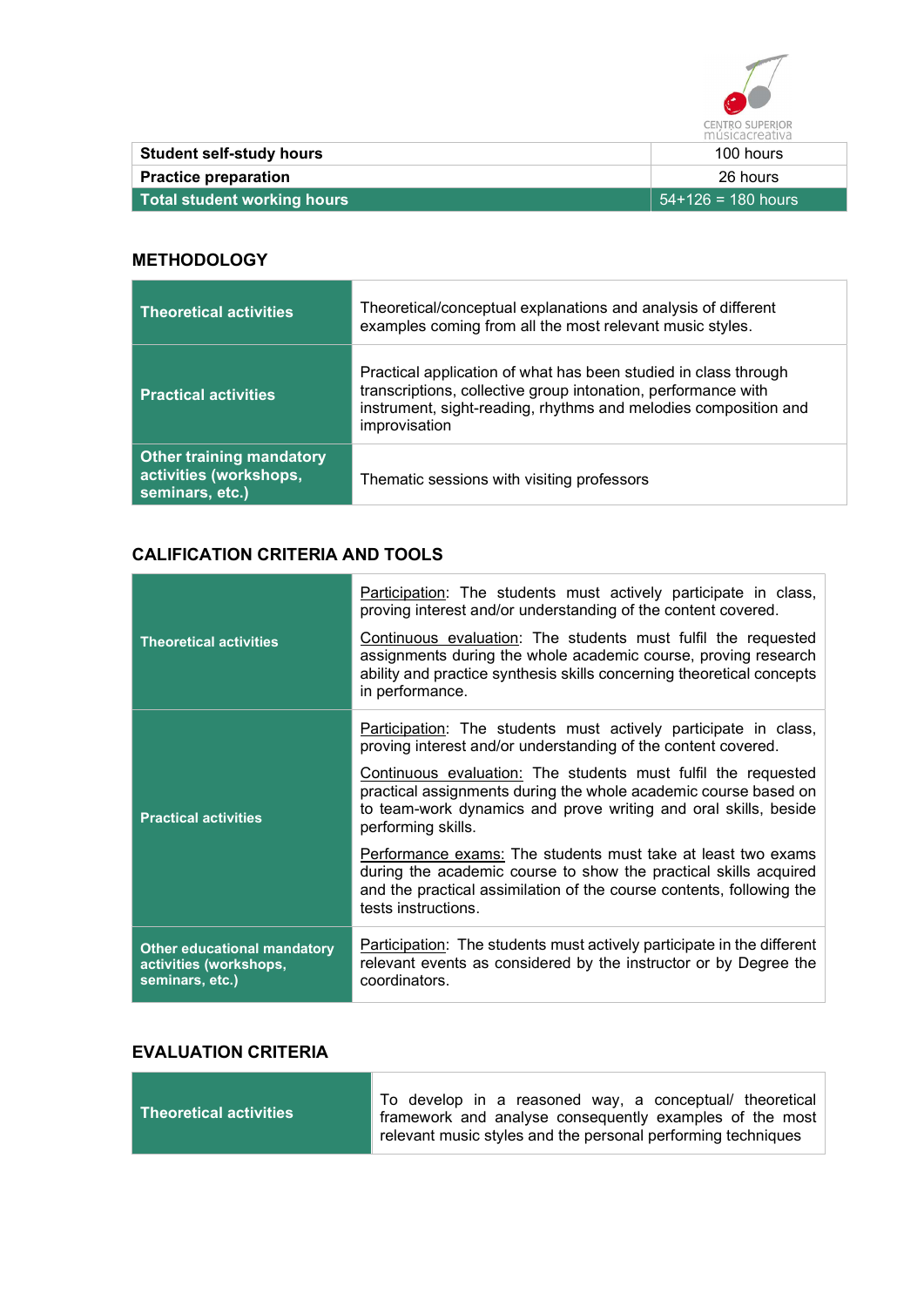

| <b>Practical activities</b>     | To apply the theory studied in class through transcriptions, group<br>intonation, performance with instrument, sight-reading and<br>composition of rhythms and melodies. |
|---------------------------------|--------------------------------------------------------------------------------------------------------------------------------------------------------------------------|
| <b>Other training mandatory</b> | To attend and participate in the relevant events for their                                                                                                               |
| activities (workshops,          | education (Meet the artists sessions, invited professors                                                                                                                 |
| seminars, etc.)                 | sessions, concerts and rehearsals)                                                                                                                                       |

#### GRADE DETERMINATION SYSTEM

#### Grade determination system in continuous assessment

|                       | <b>Grade</b><br>percentage |
|-----------------------|----------------------------|
| Participation         | 10%                        |
| Continuous assessment | 20%                        |
| Mid-term exam         | 20%                        |
| Final exam            | 50%                        |
| Total                 | 100%                       |

#### Grade determination system in cases of loss of continuous assessment right

|            | Grade<br>percentage |
|------------|---------------------|
| Final exam | 80%                 |
| Total      | 80%                 |

#### Grade determination system for the extraordinary assessment call

|                        | Grade <sup>1</sup><br>percentage |
|------------------------|----------------------------------|
| Retake exam            | 100%                             |
| $\tau$ <sub>otal</sub> | 100%                             |

#### Grade determination system for students with disabilities

In principle, the grade determination system for students with disabilities will be carried out following the criteria set for the rest of the students, ensuring equal opportunities and conditions for all the students. However, if necessary, the instructor in charge will consider the type of disability of the concerned student. Should the situation apply, the assessment conditions will be adapted in accordance to the limitations of the corresponding disability.

These considerations will be established once the concerned student enrols in the corresponding courses. For the official records, the student and/or the student representative will be requested to present the corresponding disability report for the official accreditation.

|                       | <b>Grade</b><br>percentage |
|-----------------------|----------------------------|
| Participation         | 10%                        |
| Continuous evaluation | 20%                        |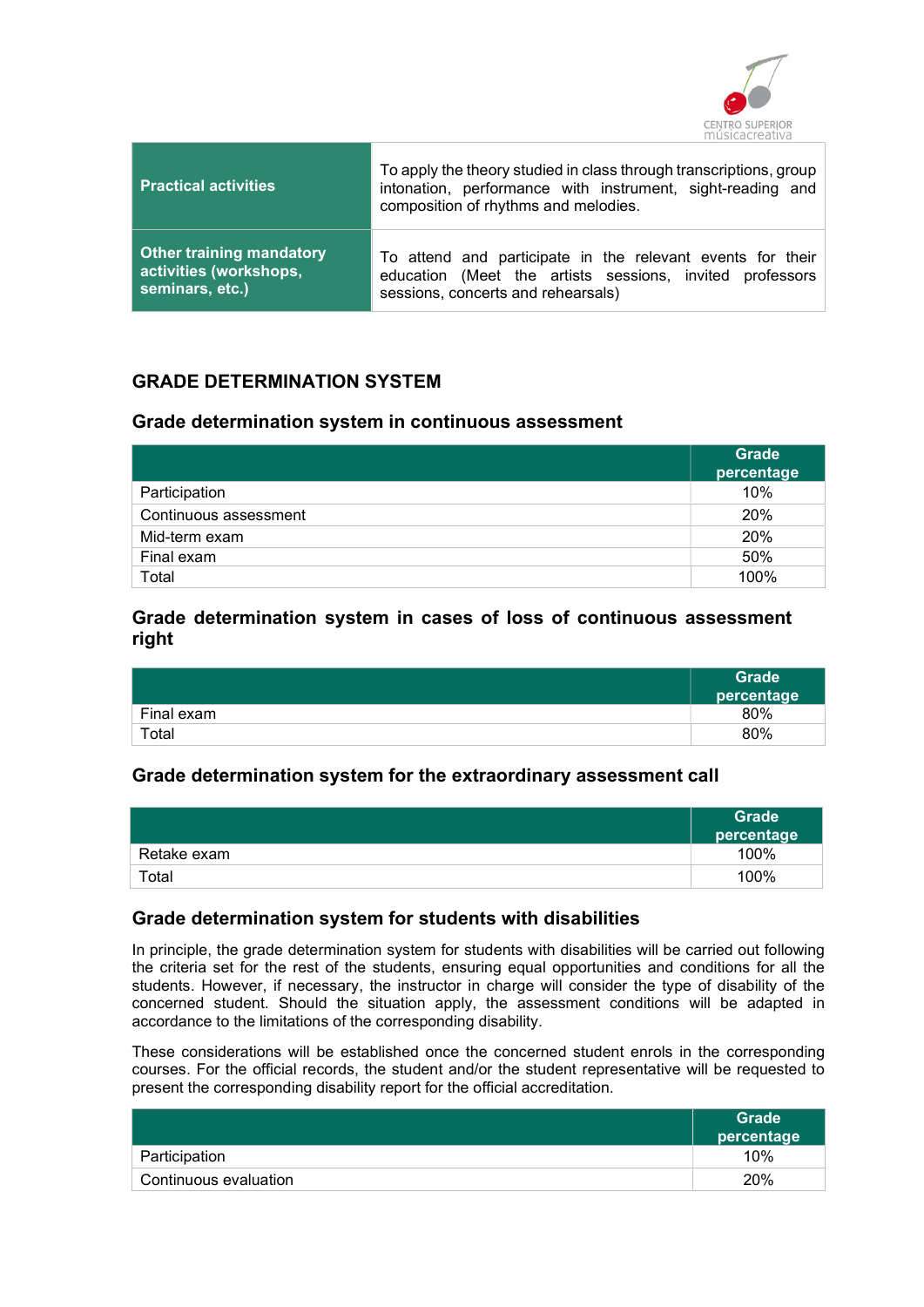

|               | 111 USICACI CALIVA |
|---------------|--------------------|
| Mid-term exam | 20%                |
| Final exam    | 50%                |
| Total         | 100%               |

#### RESOURCES AND BIBLIOGRAPHY

#### Campus virtual https://musicacreativa.classlife.education/

# Tittle The Big Bands Author George T. Simon Publisher The MacMillan Company Tittle Gordon Goodwin's Big Phat Band Play Along Series, Volume 1 y 2 Author Gordon Goodwin Publisher Alfred Tittle Sittin'In whith the big Band, Volume 1 y 2 Author **Arr. Various** Publisher Alfred Tittle **Big Band Play-along** Author VV. AA. Publisher Hal Leonard Tittle Experiencing Big Band Jazz:Aa Listener´s Companion Author Jeff Sultanof

## Publisher Rowman & Littlefield Publishers

#### Complementary bibliography

| l Tittle         | The Jazz Ensemble Companion |
|------------------|-----------------------------|
| l Author         | Michele Caniato             |
| <b>Publisher</b> | R&L education               |

#### Webpages of interest

| www.mindformusic.com |
|----------------------|
|                      |
|                      |

#### Other materials and didactic resources

| -----<br>. |  |  |
|------------|--|--|
|            |  |  |
|            |  |  |

#### Bibliography